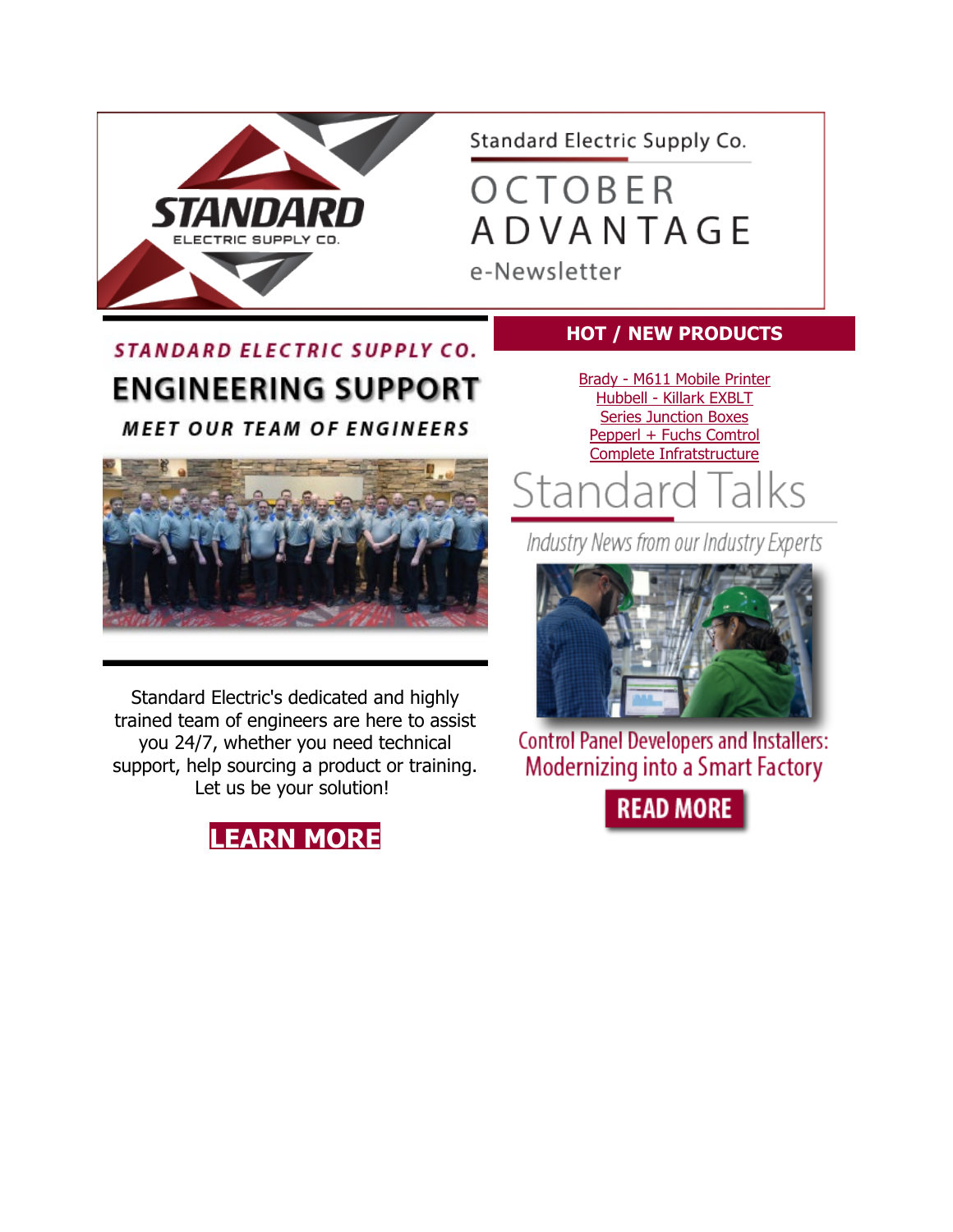

strategies of the 90s came to fruition. We expanded from Wisconsin into Illinois and then Indiana with new locations and acqusitions. We were well positioned to take on the competition.

## **Enclosed IEC Motor Controls Controls for Industrial and Construction Applications**



**READ MORE** 



Siemens' Industrial Controls Enclosed IEC is the perfect solution for your motor protection and control needs. Using the most advanced technology, the IEC motor controller protects motor performance meeting all application needs.

**B. ii, All , IIII** 

Modification can be made with the following:

- Push buttons
- Selector switches
- Control power transformers
- Pilot lights

# **LEARN MORE**

### **FlexTack Mount** For Curved and Angled Surfaces

### **HellermannTyton**



HellermannyTyton's FlexTrack Mount cable ties are perfect for a range of indoor and outdoor applications, providing stability and security on flat, curved, and moderately angled surfaces.

Features:

- One base fits more surfaces flat, curved and moderately angled
- High-strength, weather-resistant adhesive
- Can be used with 18 to 50-pound cable ties on varnished, powdercoated, metal, or plastic surfaces

### • 4-way opening allows parallel or perpendicular cable routing options

# **READ MORE**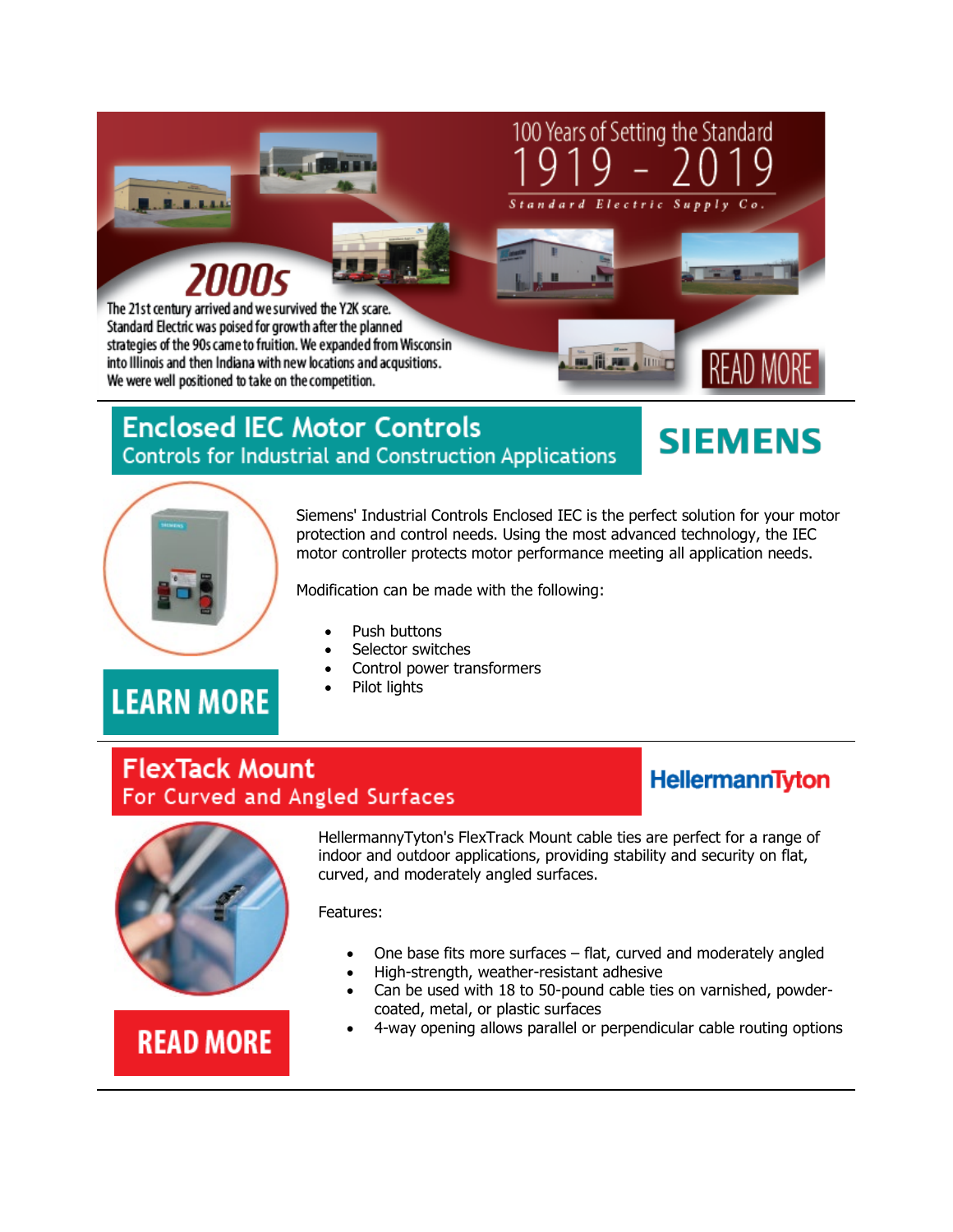## **Nickel Plated Brass Liquid-tight fittings** Solutions for the Most Corrosive Environments





ABB's new nickel-plated brass fittings provide the ultimate protection in corrosive environments. Bond metallic conduit to boxes and enclosures, these fittings provide security and assurance with their double bevel sealing rings. They are perfect for use in water/wastewater, food and beverage, and chemical processing.

Features include:

#### Metallic Conduits • Ingress protection ratings aligned with industrial enclosures **READ MORE**

- Safe-Edge® ground cones provide superior bonding
- Double Bevel Sealing Ring eases assembly and ensures liquid-tight performance

• Coordinated performance with T&B Liquidtight Systems Flexible

### **Hazardous Location Signals** Built for the Most Demanding Environments





Edwards Signaling offers a wide range of high-performance auditory and visual signals to warn and communicate in any harsh or hazardous environment. Built to handle any class, division, or group, these hazardous location signals are ready for any environment regardless of how demanding it might be.

Available signal types:

- **Beacons**
- **Signals**
- **Intercom**
- Bells
- Horns
- **Sirens**

**PlexPower Motor Starter** Factory Sealed Contactors and Motor Starters